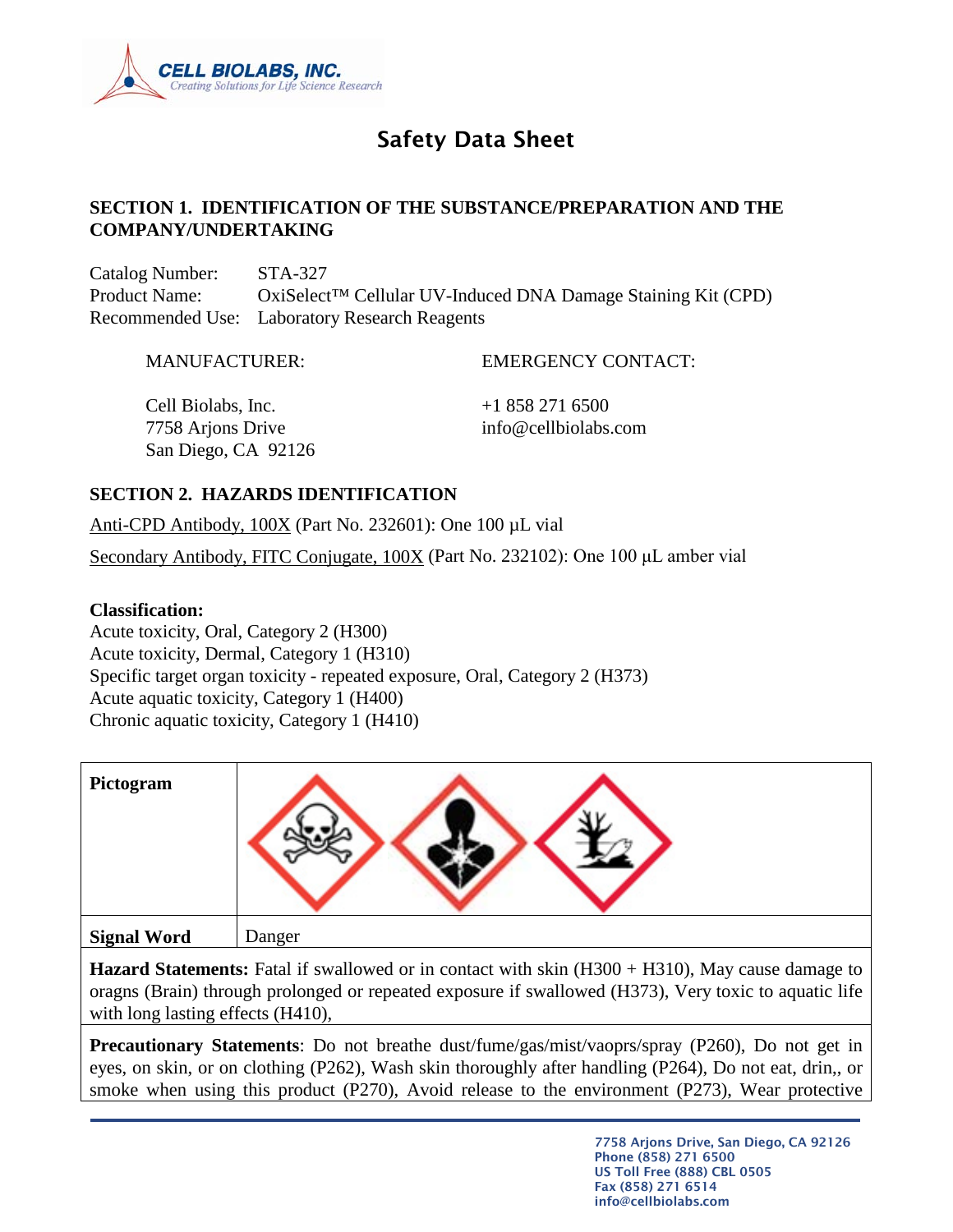

gloves/protective clothing/eye protection/face protection (P280), IF SWALLOWED: immediately call a POISON CENTER / doctor. Rinse mouth  $(P301 + P310 + P330)$ , IF ON SKIN: gently wash with plenty of soap and water. Immediately call a POSON CENTER or doctor (P302 + P350 + P310), Get medical advice/attention if you feel unwell (P314), Take off contaminated clothing and wash before reuse (P362), Collect spillage (P391), Store locked up (P405), Dispose of contents/container to an approved waste disposal plant (P501).

Denaturation Solution A, 100X (Part No. 232602): One 200 µL vial

### **Classification:**

Corrosive to metals, Category 1 (H290) Skin corrosion, Category 1A (H314) Serious eye damage, Category 1 (H318) Acute aquatic toxicity, Category 3 (H402)

| Pictogram            |  |
|----------------------|--|
| Signal Word   Danger |  |
|                      |  |

**Hazard Statements:** May be corrosive to metals (H290), Causes severe skin burns and eye damage (H314), Causes serious eye damage, (H318), Harmful to aquatic life (H402).

**Precautionary Statements**: Keep only in origianl container (P234), Do not breathe dust/fume/gas/mist/vapors/spray (P260), Wash skin thoroughly after handling (P264), Avoid release to the environment (P273), Wear protective gloves/protective clothing/eye protection/face protection (P280), IF SWALLOWED:. Rinse mouth. Do NOT induce vomiting (P301 + P330 + P331), IF ON SKIN (or hair): take off immediately all contaminated clothing Rinse skin with water/shower (P303 + P361 + P353), IF INHALED: remove person to fresh air and keep comforable for breathing. Immediately call a POISON CENTER / doctor (P304 + P340 + P310), IF IN EYES: rinse cautiously with water for several minutes. Remove contact lenses, if present and easy to do. Continue rinsing. Immediately call a POISON CENTER / doctor (P305 + P351 + P338 + P310), Wash contaminated clothing before reuse (P363), Absorb spillage to prevent material damage (P390), Store locked up (P405), Store in corrosive resistant stainless steel container with a resistant inner liner (P406), Dispose of contents/container to an approved waste disposal plant (P501).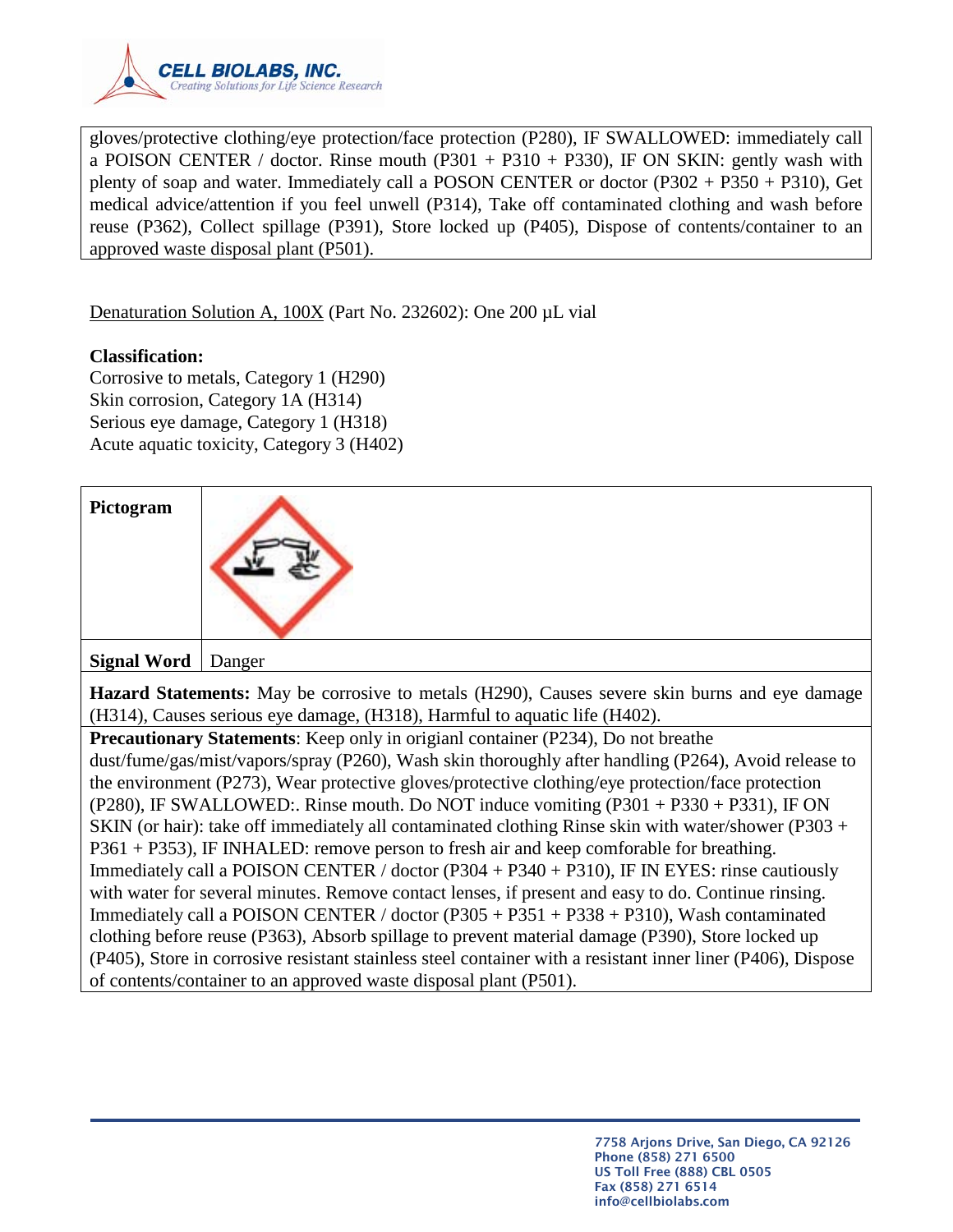

### Denaturation Solution B, 100X (Part No. 232603): One 200 µL vial

#### **Classification:**

Skin irritation, Category 2 (H315) Eye irritation, Category 2A (H319) Respiratory sensitization, Category 1 (H334) Specific target organ toxicity - single exposure, Category 3, Respiratory system (H335)

| Pictogram                             |                                                                                                                                                                                                                                                                                                                                                                                                                                                                                                                                                                                                                                                                                                                                                                                                                                                                                                                                                                                                                                                                                                                                                                 |
|---------------------------------------|-----------------------------------------------------------------------------------------------------------------------------------------------------------------------------------------------------------------------------------------------------------------------------------------------------------------------------------------------------------------------------------------------------------------------------------------------------------------------------------------------------------------------------------------------------------------------------------------------------------------------------------------------------------------------------------------------------------------------------------------------------------------------------------------------------------------------------------------------------------------------------------------------------------------------------------------------------------------------------------------------------------------------------------------------------------------------------------------------------------------------------------------------------------------|
| <b>Signal Word</b><br>Danger          |                                                                                                                                                                                                                                                                                                                                                                                                                                                                                                                                                                                                                                                                                                                                                                                                                                                                                                                                                                                                                                                                                                                                                                 |
| (H335).                               | <b>Hazard Statements:</b> Causes skin irritation (H315), Causes serious eye irritation, (H319), May cause<br>allergy or asthma symptoms or breathing difficulties if inhaled (H334), May cause respiratory irritatino                                                                                                                                                                                                                                                                                                                                                                                                                                                                                                                                                                                                                                                                                                                                                                                                                                                                                                                                           |
| approved waste disposal plant (P501). | <b>Precautionary Statements:</b> Avoid breathing dust/fume/gas/mist/vapors/spray (P261), Wash skin<br>thoroughly after handling (P264), Use only outdoors or in a well-ventilated area (P271), Wear<br>protective gloves/protective clothing/eye protection/face protection (P280), Incase of inadequate<br>ventilation wear respiratory protection (P285), IF ON SKIN: wash with plenty of soap and water (P302<br>+ P352), IF INHALED: remove victim to fresh air and keep at rest in a position comfortable for<br>breathing (P304 + P340), IF IN EYES: rinse cautiously with water for several minutes. Remove contact<br>lenses, if present and easy to do. Continue rinsing $(P305 + P351 + P338)$ , If skin irritation occurs: get<br>medical advice/attention (P332 + P313), If eye irritation persists: get medical advice/attention (P337 +<br>P313), If experiencing respiratory symptoms: Call a POISON CENTER /doctor (P342 + P311), Take<br>off contaminated clothing and wash before reuse (P362), Store in a well-ventilated place. Keep<br>container tightly closed (P403 + P233), Store locked up (P405), Dispose of contents/container to an |

Assay Diluent (Part No. 310804): One 50 mL bottle

10X Wash Buffer (Part No. 250007): One 50 mL bottle

#### **Classification:**

Acute toxicity, Oral, Category 2 (H300) Acute toxicity, Inhalation, Category 2 (H330) Acute toxicity, Dermal, Category 1 (H310) Specific target organ toxicity - repeated exposure, Oral, Category 2 (H373) Acute aquatic toxicity, Category 1 (H400)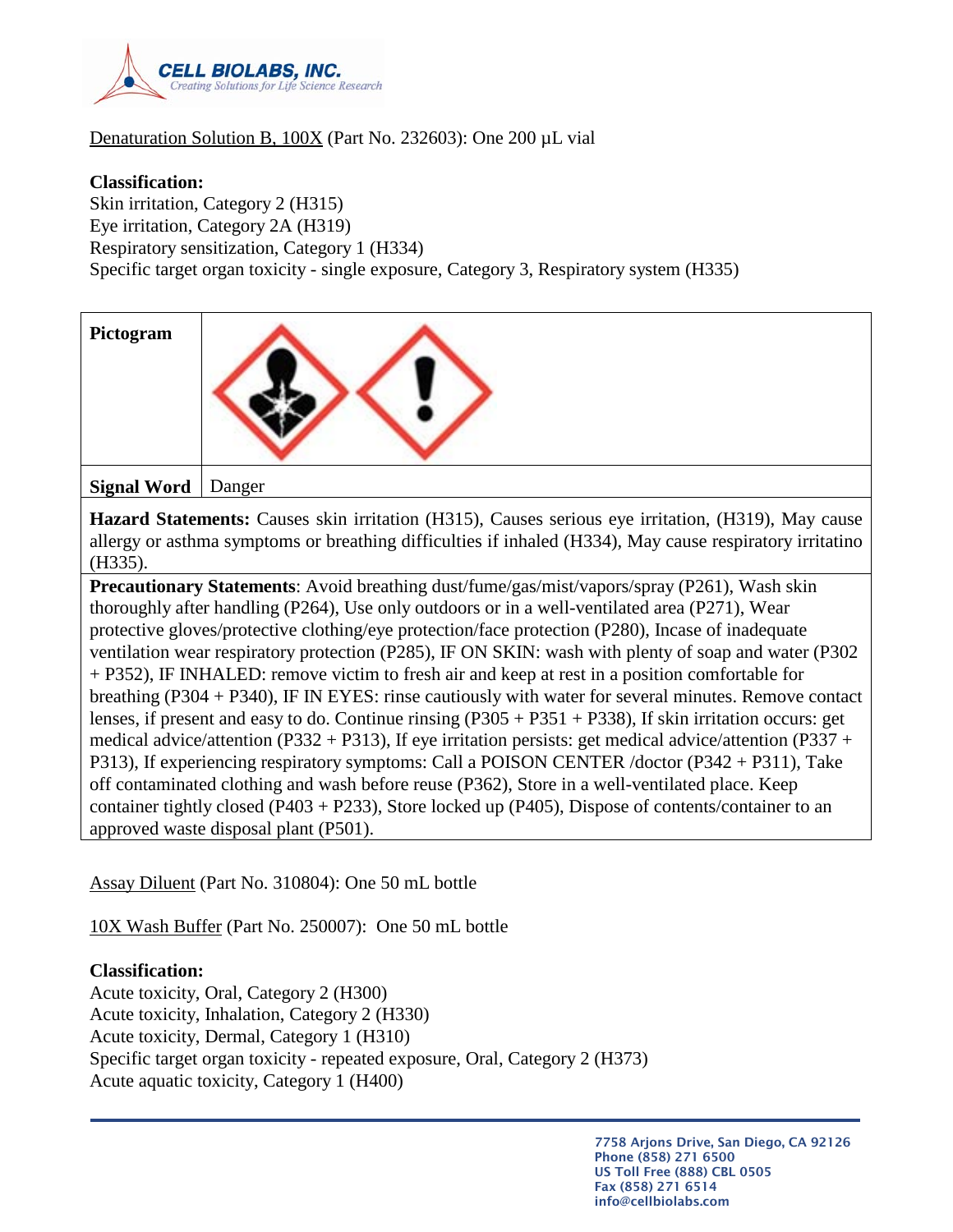

Chronic aquatic toxicity, Category 1 (H410)

| Pictogram   |        |
|-------------|--------|
| Signal Word | Danger |

**Hazard Statements:** Fatal if swallowed, in contact with skin or if inhaled (H300 + H310 + H330), May cause damage to organs through prolonged exposure (H373), Very toxic to aquatic life with long lasting effects (H410).

**Precautionary Statements**: Do not breathe dust/fume/gas/mist/vaoprs/spray (P260), Do not get in eyes, on skin, or on clothing (P262), Wash skin thoroughly after handling (P264), Do not eat, drin,, or smoke when using this product (P270), Use only outdoors or in a well-ventilated area (P271), Avoid release to the environment (P273), Wear protective gloves/protective clothing/eye protection/face protection (P280), Wear respiratory protection (P284), IF SWALLOWED: immediately call a POISON CENTER / doctor. Rinse mouth (P301 + P310 + P330), IF ON SKIN: gently wash with plenty of soap and water. Immediately call a POSON CENTER or doctor  $(P302 + P350 + P310)$ , IF INHALED: remove person to fresh air and keep comforable for breathing. Immediately call a POISON CENTER / doctor (P304 + P340 + P310), Get medical advice/attention if you feel unwell (P314), Take off contaminated clothing and wash before reuse (P362), Collect spillage (P391), Store in a well-ventilated place. Keep container tightly closed (P403 + P233), Store locked up (P405), Dispose of contents/container to an approved waste disposal plant (P501).

### **SECTION 3. COMPOSITION/INFORMATION ON INGREDIENTS**

Anti-CPD Antibody, 100X (Part No. 232601): One 100 µL vial

| <b>CHEMICAL NAME</b> | <b>CONCENTRATION</b> | CAS #      |
|----------------------|----------------------|------------|
| <b>Sodium Azide</b>  | $0.05\%$             | 26628-22-8 |

Secondary Antibody, FITC Conjugate, 100X (Part No. 232102): One 100 μL amber vial

| <b>CHEMICAL NAME</b> | <b>CONCENTRATION</b> | $\bigcirc$ AS # |
|----------------------|----------------------|-----------------|
| <b>Sodium Azide</b>  | $0.1\%$              | 26628-22-8      |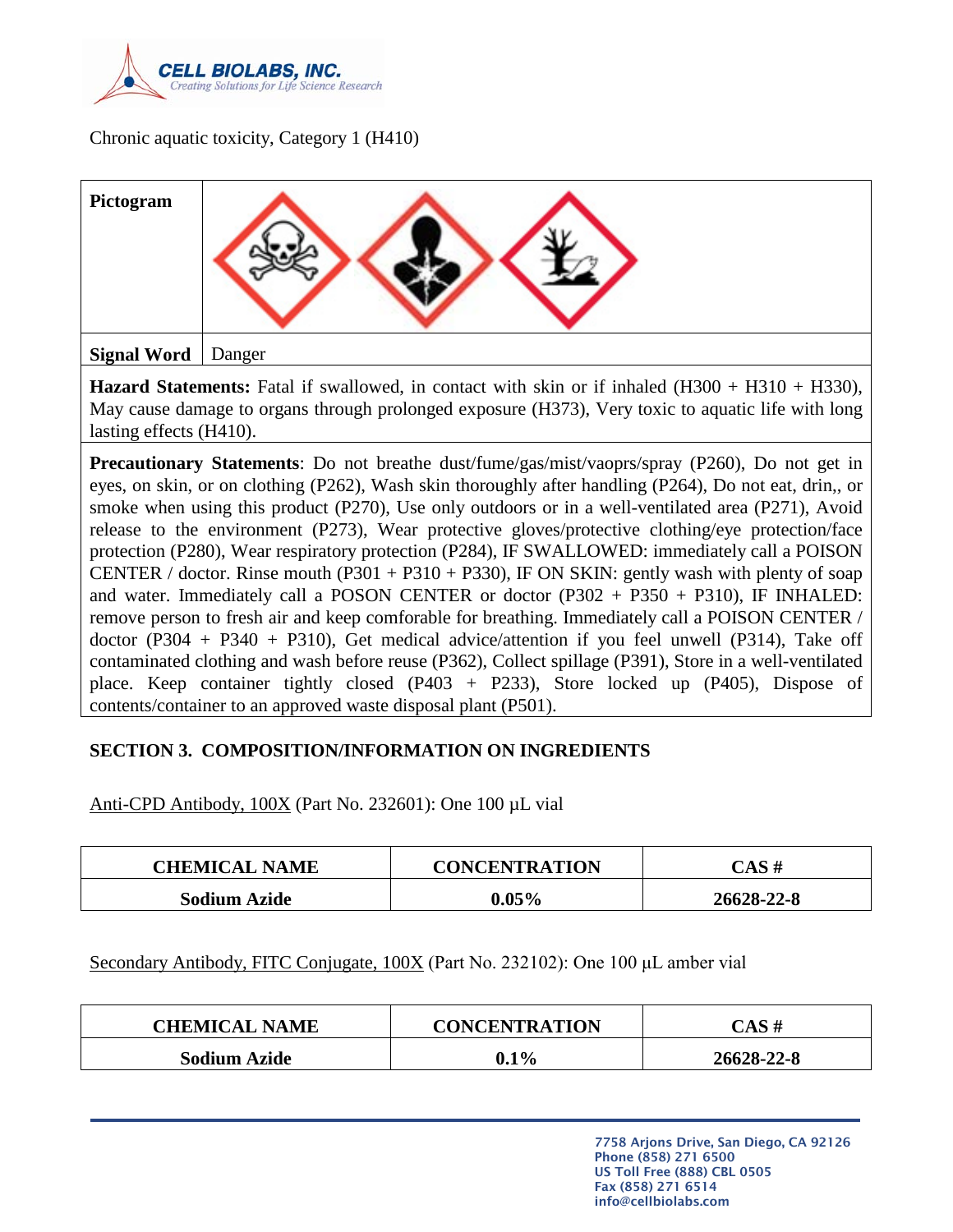

#### Denaturation Solution A, 100X (Part No. 232602): One 200 µL vial

| <b>CHEMICAL NAME</b> | <b>CONCENTRATION</b> | CAS #     |
|----------------------|----------------------|-----------|
| Sodium Hydroxide     | 7N                   | 1310-73-2 |

Denaturation Solution B, 100X (Part No. 232603): One 200 µL vial

| <b>CHEMICAL NAME</b> | <b>CONCENTRATION</b> | CAS #      |
|----------------------|----------------------|------------|
| <b>Proteinase K</b>  | $0.1$ mg/nL          | 39450-01-6 |

Assay Diluent (Part No. 310804): One 50 mL bottle

10X Wash Buffer (Part No. 250007): One 50 mL bottle

| <b>CHEMICAL NAME</b> | <b>CONCENTRATION</b> | CAS #   |
|----------------------|----------------------|---------|
| <b>Thimerosal</b>    | $0.02\%$             | 54-64-8 |

### **SECTION 4. FIRST-AID MEASURES**

- IF SWALLOWED, WASH OUT MOUTH WITH WATER PROVIDED PERSON IS CONSCIOUS. CALL A PHYSICIAN IF INHALED, REMOVE TO FRESH AIR. IF NOT BREATHING GIVE ARTIFICIAL RESPIRATION. IF BREATHING IS DIFFICULT, GIVE OXYGEN.
- IN CASE OF SKIN CONTACT, FLUSH WITH COPIOUS AMOUNTS OF WATER FOR AT LEAST 15 MINUTES. REMOVE CONTAMINATED CLOTHING AND SHOES. CALL A PHYSICIAN.
- IN CASE OF CONTACT WITH EYES, FLUSH WITH COPIOUS AMOUNTS OF WATER FOR AT LEAST 15 MINUTES. ASSURE ADEQUATE FLUSHING BY SEPARATING THE EYELIDS WITH FINGERS. CALL A PHYSICIAN.

### **SECTION 5. FIRE-FIGHTING MEASURES**

- Suitable extinguishing media: Water spray, alcohol-resistant foam, dry chemical or CO2
- Special protective equipment: Self-contained breathing apparatus

### **SECTION 6. ACCIDENTAL RELEASE MEASURES**

- Evacuate area
- Wear self-contained breathing apparatus, rubber boots and heavy rubber gloves.
- Absorb with sand or vermiculite, sweep up, place in a bag and hold for waste disposal.
- Avoid raising dust.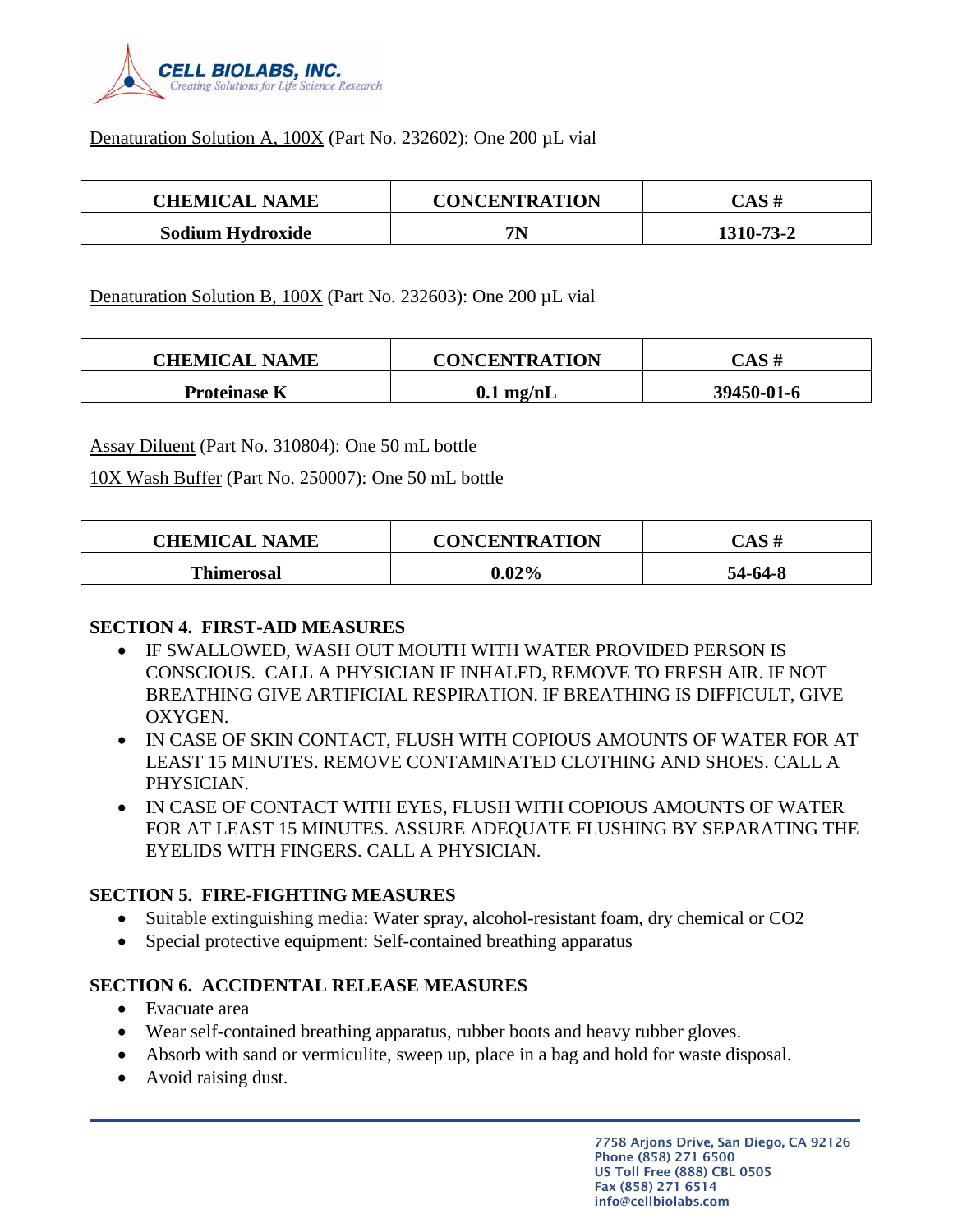

• Ventilate area and wash spill site after material pickup is complete.

### **SECTION 7. SAFETY HANDLING AND STORAGE**

- Should be handled by trained personnel observing good laboratory practices.
- Avoid breathing vapor.
- Avoid skin contact or swallowing.
- May cause allergic reaction in sensitized individuals.
- Store in properly labeled containers at temperature on label

### **SECTION 8. EXPOSURE CONTROLS / PERSONAL PROTECTION**

- Engineering measures: Handle in accordance with good industrial hygiene and safety practices. Wash hands immediately after handling the product.
- Personal protective equipment: Face shield or safety glasses, gloves, protective clothing, suitable respiratory equipment in cases of inadequate ventilation.

# **SECTION 9. PHYSICAL AND CHEMICAL PROPERTIES**

- Form: liquid
- Odor: no data available
- pH: no data available
- Boiling point / range: no data available
- Melting point / range: no data available
- Flash point: no data available
- Evaporation rate: no data available
- Vapor pressure: no data available
- Vapor density: no data available
- Relative density: no data available
- Water solubility: no data available
- Autoignition temperature: no data available
- Decomposition temperature: no data available
- Viscosity: no data available
- Explosive properties: no data available
- Oxidizing properties: no data available

### **SECTION 10. STABILITY AND REACTIVITY**

- Stability: no data available
- Reactivity: no data available
- Conditions to avoid: no data available
- Incompatible materials: no data available
- Decomposition products: no data available

# **SECTION 11. TOXICOLOGICAL INFORMATION**

• Acute toxicity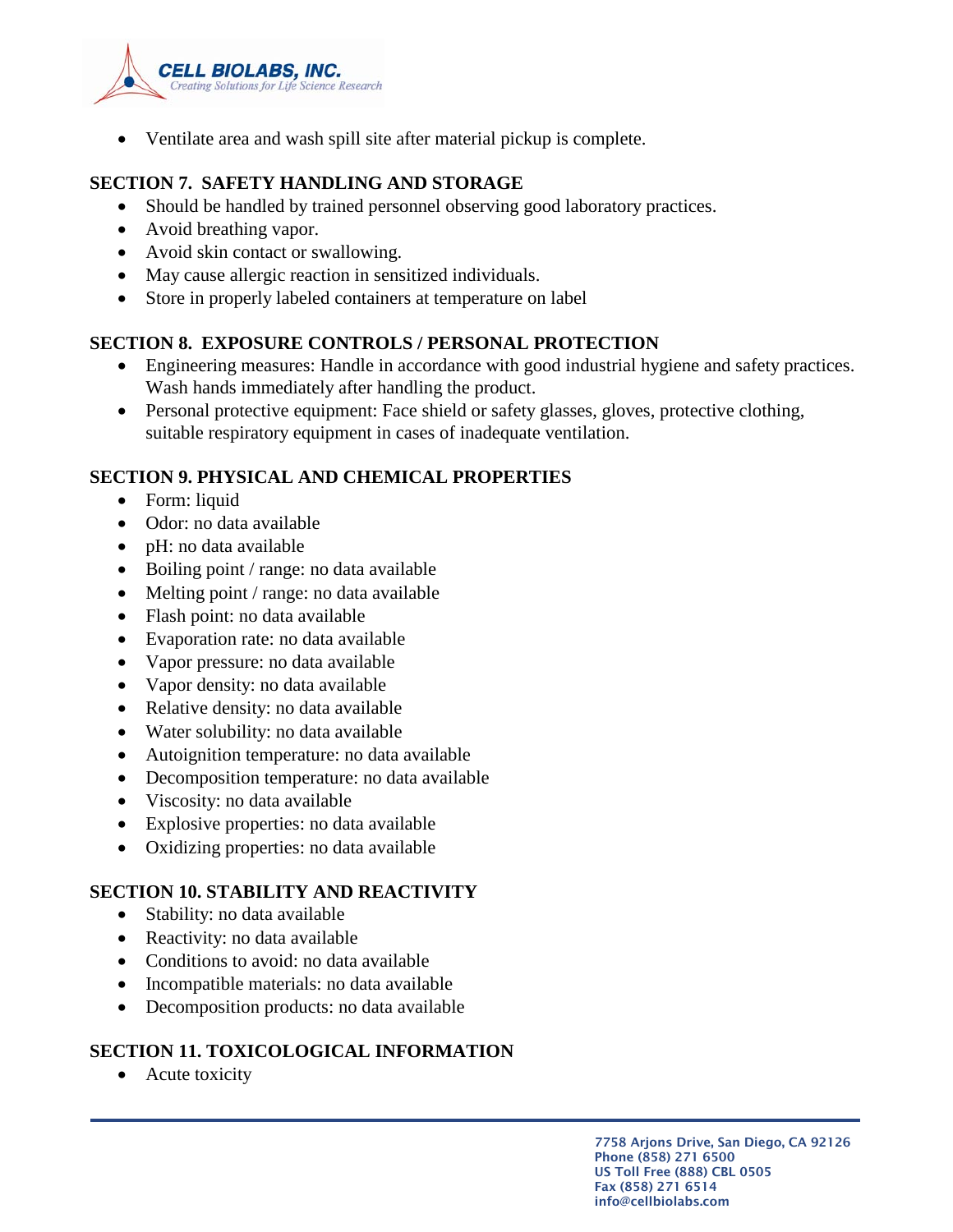

- o Sodium Azide: no data available
- o Sodium Hyroxide: no data available
- o Proteinase K: no data available
- o Thimerosal: LD50 Oral 75 mg/kg (rat); LD50 Subcutaneous 98 mg/kg (rat)
- o Tween-20: LD50 Oral-rat-40.554,0 mg/kg
- Skin corrosion/irritation
	- o Sodium Azide: no data available
	- o Sodium Hyroxide: no data available
	- o Proteinase K: no data available
	- o Thimerosal: no data available
	- o Tween-20: Skin-Human-Mild skin irritation-3d
- Serious eye damage/irritation
	- o Sodium Azide: no data available
	- o Sodium Hyroxide: no data available
	- o Proteinase K: no data available
	- o Thimerosal: Mild eye irritation (rabbit)
	- o Tween-20: no data available
- Respiratory or skin sensitization:
	- o Sodium Azide: no data available
	- o Sodium Hyroxide: no data available
	- o Proteinase K: may cause sensitization by inhalation
	- o Thimerosal: prolonged or repeated exposure may cause allergic reactions in certain sensitive individuals
	- o Tween-20: no data available
- Germ cell mutagenicity: no data available
- Carcinogenicity: no data available
- Reproductive toxicity: no data available

# **SECTION 12. ECOLOGICAL INFORMATION**

- Ecotoxicity
	- o Sodium Azide: no data available, harmful to aquatic life with long lasting effects.
	- o Sodium Hyroxide: no data available
	- o Proteinase K: no data available
	- o Thimerosal: no data available
	- o Tween-20: Toxicity to fish LC50-other fish-350 mg/l-24h
- Mobility: no data available
- Biodegradation: no data available
- Bioaccumulation: no data available

# **SECTION 13. DISPOSAL CONSIDERATIONS**

For small quantities: Cautiously add to a large stirred excess of water. Adjust the pH to neutral. Flush the aqueous solutions down the drain with plenty of water.